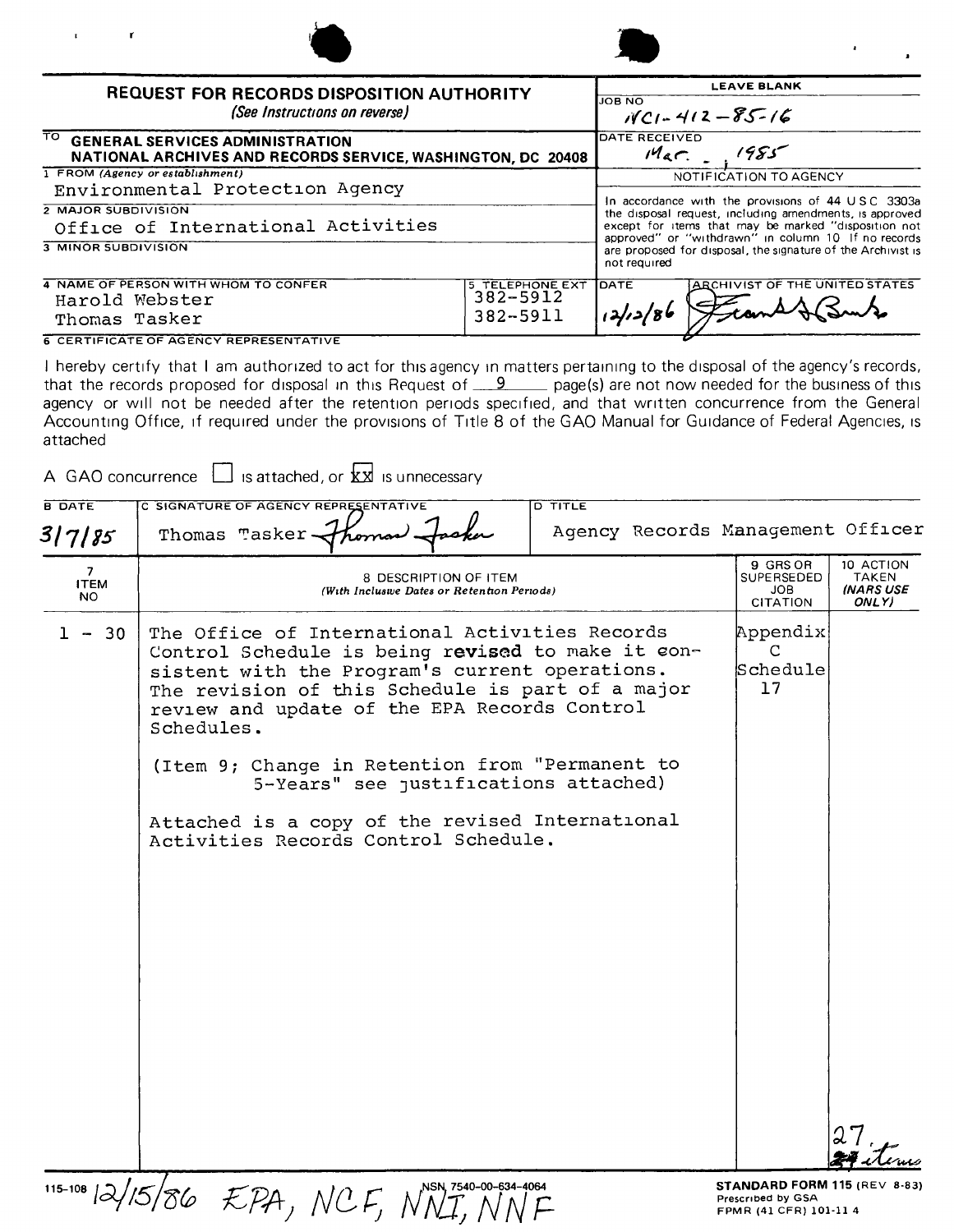|                | U.S. ENVIRONMENTAL PROTECTION AGENCY-RECORDS CONTROL SCHEDULES                                                                                                                                                                                                                                                                                                                                                                        |                                                                                                                                                                                                                                                                                                                                                                                                 | SCHED NO                        |
|----------------|---------------------------------------------------------------------------------------------------------------------------------------------------------------------------------------------------------------------------------------------------------------------------------------------------------------------------------------------------------------------------------------------------------------------------------------|-------------------------------------------------------------------------------------------------------------------------------------------------------------------------------------------------------------------------------------------------------------------------------------------------------------------------------------------------------------------------------------------------|---------------------------------|
|                | TITLE OF SCHEDULE                                                                                                                                                                                                                                                                                                                                                                                                                     | COVERAGE OF SCHEDULE                                                                                                                                                                                                                                                                                                                                                                            |                                 |
|                | INTERNATIONAL ACTIVITIES RECORDS                                                                                                                                                                                                                                                                                                                                                                                                      | APPLICABLE HEADQUARTERS OFFICE                                                                                                                                                                                                                                                                                                                                                                  |                                 |
| <b>ITEM</b>    | NAME AND DESCRIPTION OF RECORD/FILE                                                                                                                                                                                                                                                                                                                                                                                                   | RETENTION PERIOD AND DISPOSITION                                                                                                                                                                                                                                                                                                                                                                |                                 |
| $\mathbf{1}$ . | Controlled and Major Correspondence of the Associate Adminis-<br>trator, Office of International Activities. Includes copies<br>of controlled and major correspondence signed by the Associ-<br>ate Administrator. The correspondence significantly docu-<br>ments the program activities and was processed under special<br>handling control procedures because of the importance of the<br>letters or time requirements of replies. | Retention: Permanent.<br>Disposition: Break file at end of year. Keep in<br>office current plus 1 additional year, then trans-<br>fer to the FRC. Offer to the National Archives<br>in 5 year blocks when the most recent record is<br>15 years old.                                                                                                                                            |                                 |
| 2.             | General Correspondence of the Associate Administrator, Office<br>of International Activities. Includes copies of non-con-<br>trolled (routine) correspondence. Records consist of incom-<br>ing letters and enclosures.                                                                                                                                                                                                               | Retention: Retain 3 years.<br>Disposition: Break file at end of year. Keep in<br>office I additional year. Destroy when 3 years<br>old.                                                                                                                                                                                                                                                         |                                 |
| 3.1            | Program Development File. Consists of records related to the<br>development of international activities policies and programs.<br>Records consist of correspondence, issue papers and reports<br>relative to policy, strategy, program control, research pri-<br>orities, legislative priorities, and other related records.                                                                                                          | Retention: Permanent.<br>Disposition: Break file at end of 2 years. Keep<br>in office I additional year, then transfer to FRC.<br>Offer to the National Archives in 5 year blocks<br>when the most recent record is 15 years old.                                                                                                                                                               |                                 |
| 4.             | Program Management File. Consists of records related to the<br>management and administrative support of each unit of the<br>Office of International Activities. Records consist of pro-<br>gram planning and implementation, personnel needs, work<br>accomplishments, budgetary materials, and other program<br>management activities.                                                                                               | Retention: Retain 5 years.<br>Disposition: Break file at end of year. Keep in<br>office I year, then transfer to the FRC. Destroy<br>when 5 years old.                                                                                                                                                                                                                                          | <b>KELUNUMI MANAURAL MANUAL</b> |
| 5.             | Speeches by Office Director or Staff. Speeches prepared for<br>delivery at civic functions and professional conferences and<br>meetings.                                                                                                                                                                                                                                                                                              | Retention:<br>Record Copy. Permanent.<br>$\mathbf{a}$ .<br>Information Copies. Retain 1 year.<br>ь.<br>Disposition:<br>a. Record Copy. Break file after presentation.<br>Keep in office 5 years, then transfer to the FRC.<br>Keep in FRC 5 years, then offer to the National<br>Archives in 5 year blocks.<br>b. Information Copies. Destroy when 1 year old<br>or sooner if no longer needed. |                                 |



 $\frac{1}{\sqrt{2}}$ 

 $\mathbf{e}_k$ 

 $\sim$   $\sim$ 

 $\bar{\mathbf{r}}$ 

 $\epsilon$ 

 $\overline{\phantom{a}}$ 

 $\frac{1}{2}$ 

- 想翻阅解,

 $\overline{\phantom{a}}$ 

 $\bar{\star}$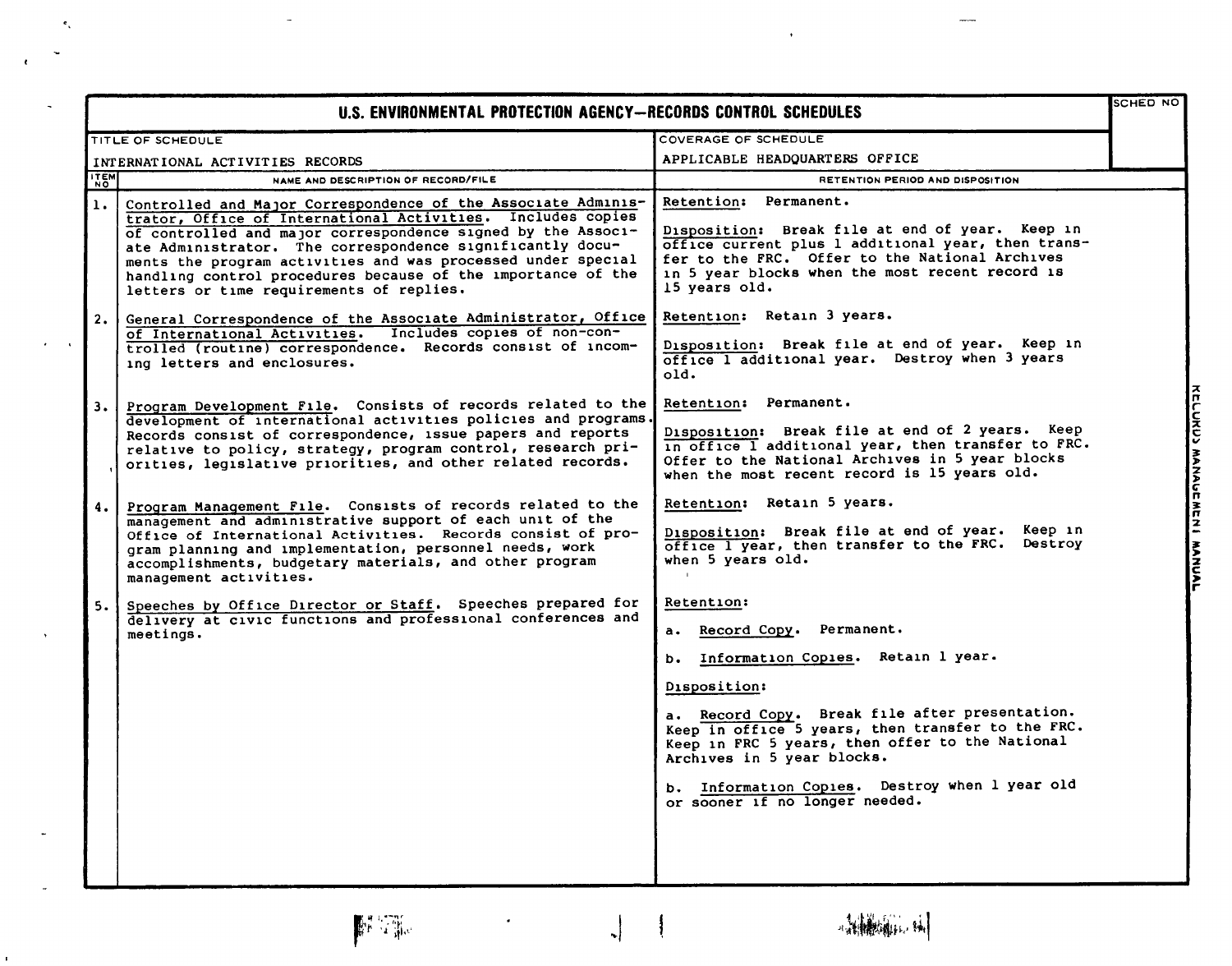|      | U.S. ENVIRONMENTAL PROTECTION AGENCY-RECORDS CONTROL SCHEDULES                                                                                                                                                                                                                                                                                                                                                                                                                                                                                              |                                                                                                                                                                                 |                           |
|------|-------------------------------------------------------------------------------------------------------------------------------------------------------------------------------------------------------------------------------------------------------------------------------------------------------------------------------------------------------------------------------------------------------------------------------------------------------------------------------------------------------------------------------------------------------------|---------------------------------------------------------------------------------------------------------------------------------------------------------------------------------|---------------------------|
|      | TITLE OF SCHEDULE                                                                                                                                                                                                                                                                                                                                                                                                                                                                                                                                           | COVERAGE OF SCHEDULE                                                                                                                                                            |                           |
|      | INTERNATIONAL ACTIVITIES RECORDS                                                                                                                                                                                                                                                                                                                                                                                                                                                                                                                            | APPLICABLE HEADQUARTERS OFFICE                                                                                                                                                  |                           |
| ITEM | NAME AND DESCRIPTION OF RECORD/FILE                                                                                                                                                                                                                                                                                                                                                                                                                                                                                                                         | RETENTION PERIOD AND DISPOSITION                                                                                                                                                |                           |
| 6.   | Freedom of Information Response File. Includes copies of in-<br>coming requests for information under the Freedom of Informa-<br>tion Act, copies of replies, and copies of any interagency<br>memoranda concerning the request. Note: this file does not<br>contain the Program's official record of information being<br>requested.                                                                                                                                                                                                                       | Retention: Retain 2 years.<br>Disposition: Break file at end of year. Keep in<br>office current plus 1 additional year, then<br>destroy when 2 years old.                       |                           |
| 7.   | United Nations Environmental Program (UNEP) File. Includes<br>records used to coordinate EPA involvement with the UNEP and<br>to promote the exchange of environmental policies and infor-<br>mation among other countries. Records consist of UNEP-<br>Governing Council documents, International Referral Service<br>information, World Environment Day information, international<br>conference material, position papers on international<br>environmental issues, and other related records.                                                           | Retention: Retain 6 years.<br>Disposition: Break file every year. Keep in<br>office 2 years, then transfer to the Federal<br>Records Center (FRC). Bestroy when 6 years old.    |                           |
| 8.   | Environmental Organization File. Includes records relating<br>to coordinating activities with non-government activities<br>such as the Sierra Club, American Petroleum Institute, Ameri-<br>can Association for the Advancement of Science, National<br>Audobon Society, Resources for the Future, etc. Records<br>used to coordinate input from these groups on policy matters<br>with the appropriate EPA program offices. Records consist<br>of correspondence, reports, position papers, and other<br>related records.                                  | Retention: Retain 3 years.<br>Disposition: Break file every year. Keep in<br>office 3 years, then destroy.<br>$\mathbf{1}$                                                      | KELUKUY MANAULMENI MANAUL |
| 9.   | Global 2000 Project File. Includes records related to a<br>presidential project to project the status of the world in<br>the year 2000. Overall project coordination being accom-<br>plished by the Council on Environmental Quality. Records<br>relate to EPA input into the project. Records consist of<br>correspondence, preliminary reports and position papers,<br>and other related records.                                                                                                                                                         | Retention: Retain 5 years.<br>Disposition: Keep in office until termination of<br>project, then transfer to the FRC. Keep in FRC 5<br>vears, then destroy.                      |                           |
| 10.1 | Special Foreign Currency File. Project files documenting the<br>conduct of international cooperative studies and programs re-<br>lated to international cauironmental concerns. Projects are<br>funded by foreign currency rather than by U.S. dollars<br>Records consist of background information, proposals sent by<br>foreign countries, correspondence with project officers and<br>project investigators, progress reports, fiscal reports,<br>travel records, airgrams used in overseas communications,<br>final reports, and other related records. | Retention: Retain 7 years.<br>Disposition: Break file upon termination of<br>project agreements. Keep in office 2 years, then<br>transfer to the FRC. Destroy when I vears old. |                           |

 $\mathbb{R}^{n}$ 

 $\ddot{\phantom{0}}$ 

 $\mathbf{I}$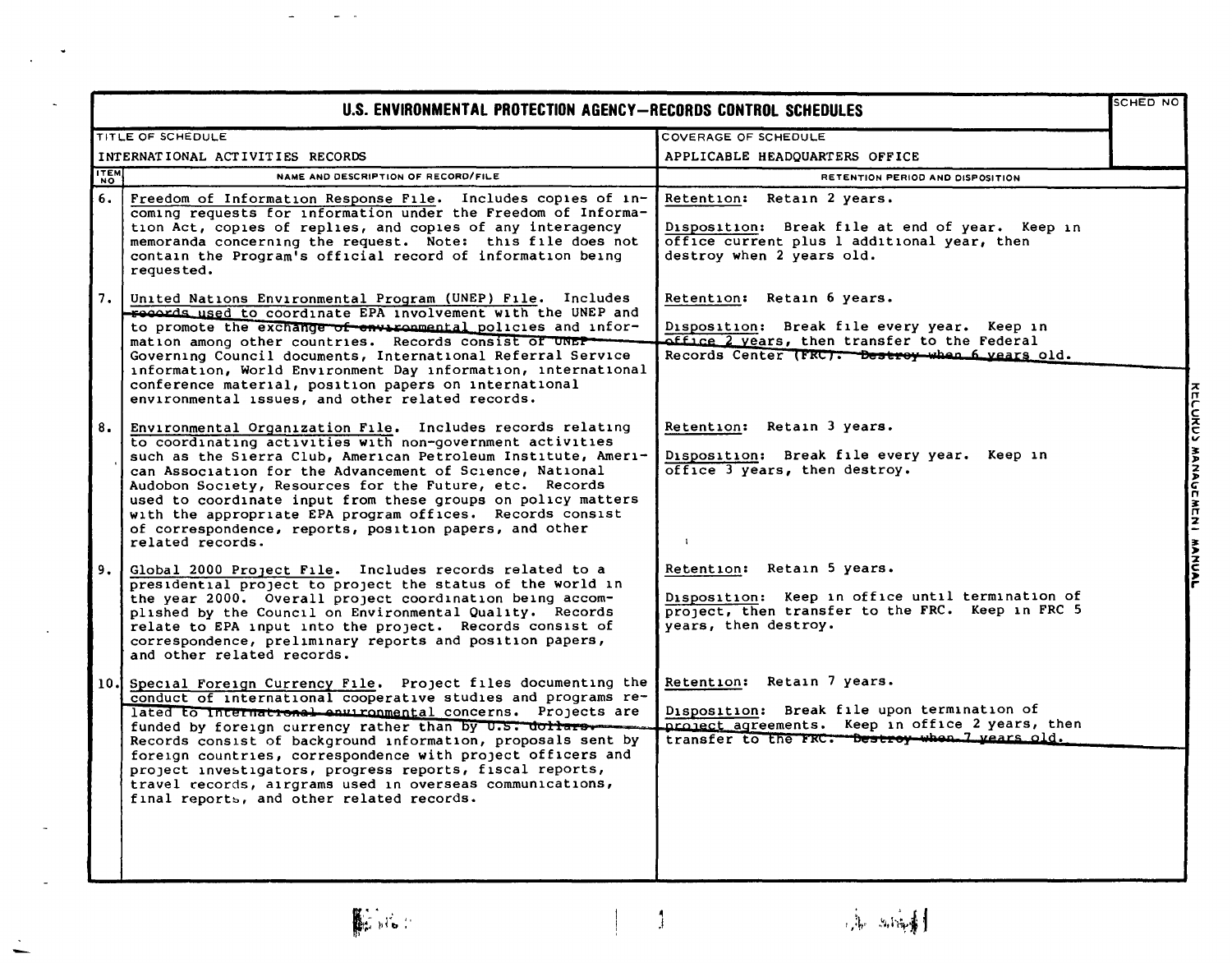|             | U.S. ENVIRONMENTAL PROTECTION AGENCY-RECORDS CONTROL SCHEDULES                                                                                                                                                                                                                                                                                                                                                                                                                                                                                                                                                                                                                                                                                                                                                                                                                                                                                                                                                                                                                                                                                                   |                                                                                                                                                                                                                                                                                                                                                                                                     | SCHED NO                           |
|-------------|------------------------------------------------------------------------------------------------------------------------------------------------------------------------------------------------------------------------------------------------------------------------------------------------------------------------------------------------------------------------------------------------------------------------------------------------------------------------------------------------------------------------------------------------------------------------------------------------------------------------------------------------------------------------------------------------------------------------------------------------------------------------------------------------------------------------------------------------------------------------------------------------------------------------------------------------------------------------------------------------------------------------------------------------------------------------------------------------------------------------------------------------------------------|-----------------------------------------------------------------------------------------------------------------------------------------------------------------------------------------------------------------------------------------------------------------------------------------------------------------------------------------------------------------------------------------------------|------------------------------------|
|             | TITLE OF SCHEDULE                                                                                                                                                                                                                                                                                                                                                                                                                                                                                                                                                                                                                                                                                                                                                                                                                                                                                                                                                                                                                                                                                                                                                | COVERAGE OF SCHEDULE                                                                                                                                                                                                                                                                                                                                                                                |                                    |
|             | INTERNATIONAL ACTIVITIES RECORDS                                                                                                                                                                                                                                                                                                                                                                                                                                                                                                                                                                                                                                                                                                                                                                                                                                                                                                                                                                                                                                                                                                                                 | APPLICABLE HEADQUARTERS OFFICE                                                                                                                                                                                                                                                                                                                                                                      |                                    |
| <b>ITEM</b> | NAME AND DESCRIPTION OF RECORD/FILE                                                                                                                                                                                                                                                                                                                                                                                                                                                                                                                                                                                                                                                                                                                                                                                                                                                                                                                                                                                                                                                                                                                              | RETENTION PERIOD AND DISPOSITION                                                                                                                                                                                                                                                                                                                                                                    |                                    |
|             | 11. Bilateral Programs File. Includes records related to evalua-<br>tion of all international bilateral activities involving EPA<br>and foreign organizations and governments. Agreements relate<br>to areas of environmental concern to the U.S. and other<br>countries.                                                                                                                                                                                                                                                                                                                                                                                                                                                                                                                                                                                                                                                                                                                                                                                                                                                                                        |                                                                                                                                                                                                                                                                                                                                                                                                     |                                    |
|             | a. Bilateral Agreement Documents. Includes official<br>copies of all bilateral agreements and primary support<br>documents.                                                                                                                                                                                                                                                                                                                                                                                                                                                                                                                                                                                                                                                                                                                                                                                                                                                                                                                                                                                                                                      | Retention: Retain 11 years.<br>Disposition: Break file upon termination of<br>agreement. Keep in office 1 additional year, then<br>transfer to the FRC. Destroy 11 years after<br>termination of the agreement.                                                                                                                                                                                     |                                    |
|             | b. Other Records. Includes correspondence with the coun-<br>tries and within the BPA and information on work accomplish-<br>ments.                                                                                                                                                                                                                                                                                                                                                                                                                                                                                                                                                                                                                                                                                                                                                                                                                                                                                                                                                                                                                               | Retention: Retain 6 years.<br>DISposition: Break-file each year. Keep in office<br>I additional year, then transfer to the FRC.<br>Destroy when 6 years old.                                                                                                                                                                                                                                        | スワインスてい                            |
|             | 12. Reimbursable Technical Assistance File. Project files docu-<br>menting the conduct of international cooperative agreements<br>Telated to environmental concerns. These projects provide<br>for U.S. technical assistance under terms of reimbursable-<br>agreements. Major agreements provide for environmental tech-<br>nical assistance and technology transfer to Iran, Brazil, and<br>other countries. Records consist of copy of agreement, pro-<br>posal, funding documents, program reports, and final report.<br>13. U.S./U.S.S.R. Environmental Agreement File. Includes records<br>related to the cooperative agreement between the U.S. and the<br>Soviet Union providing for the development of joint environ-<br>mental research efforts in areas such as air and water pollu-<br>tion, urban pollution problems, wildlife protection, earth-<br>quake prediction, and other research areas.<br>a. Basic Agreement Documents. Includes official copy of the Retention: Permanent.<br>agreement and primary supporting documents such as work pro-<br>grams, annual reviews of work accomplished, foreign communi-<br>cation, and final reports. | Retention: Retain 10 years.<br>Disposition: Break file upon the termination of<br>egroement. Keep in office 2 years, then transfer<br>to the FRC. Destroy when 8 years old.<br>Disposition: Dreak file upon termination of agree-<br>ment. Keep in office I additional year, then<br>transfer to the FRC. Keep in the FRC for 10 years,<br>then offer to the National Archives in 5 year<br>blocks. | <b>MANAUCMCNI</b><br><b>AANUAL</b> |
|             |                                                                                                                                                                                                                                                                                                                                                                                                                                                                                                                                                                                                                                                                                                                                                                                                                                                                                                                                                                                                                                                                                                                                                                  |                                                                                                                                                                                                                                                                                                                                                                                                     |                                    |

 $\frac{1}{2}$ 

 $\overline{a}$ 

 $\left\langle \widehat{\mathcal{A}}\widehat{\mathcal{B}}\widehat{\mathcal{B}}\widehat{\mathcal{B}}\widehat{\mathcal{B}}\widehat{\mathcal{B}}\right|$ 

 $\cdots$   $\ddot{\phantom{0}}$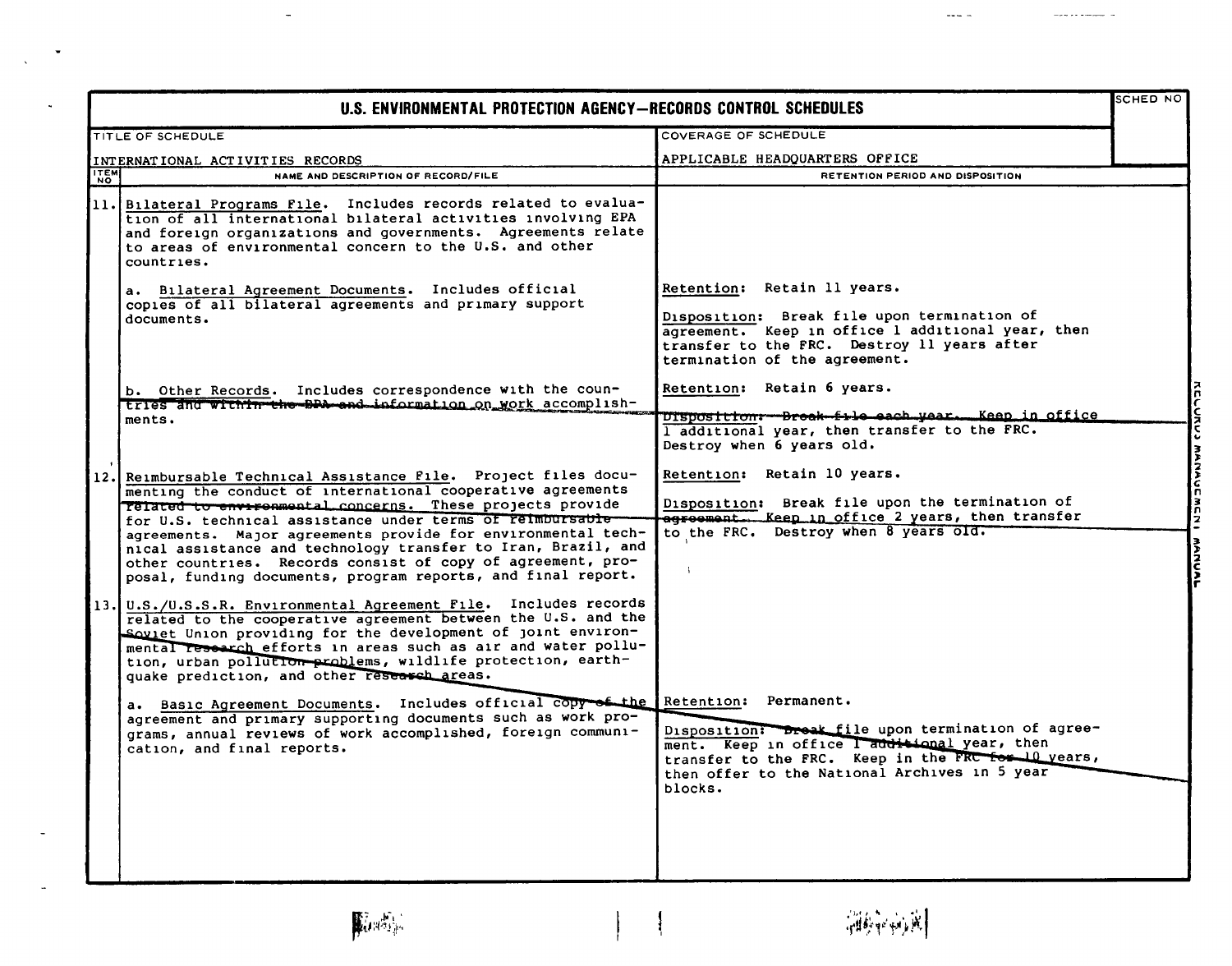|             | U.S. ENVIRONMENTAL PROTECTION AGENCY-RECORDS CONTROL SCHEDULES                                                                                                                                                                                                                                                                                                                                                                                                        |                                                                                                                                                                                                                                                     | <b>SCHED NO</b> |                           |
|-------------|-----------------------------------------------------------------------------------------------------------------------------------------------------------------------------------------------------------------------------------------------------------------------------------------------------------------------------------------------------------------------------------------------------------------------------------------------------------------------|-----------------------------------------------------------------------------------------------------------------------------------------------------------------------------------------------------------------------------------------------------|-----------------|---------------------------|
|             | TITLE OF SCHEDULE                                                                                                                                                                                                                                                                                                                                                                                                                                                     | COVERAGE OF SCHEDULE                                                                                                                                                                                                                                |                 |                           |
|             | INTERNATIONAL ACTIVITIES RECORDS                                                                                                                                                                                                                                                                                                                                                                                                                                      | APPLICABLE HEADQUARTERS OFFICE                                                                                                                                                                                                                      |                 |                           |
| <b>ITEM</b> | NAME AND DESCRIPTION OF RECORD/FILE                                                                                                                                                                                                                                                                                                                                                                                                                                   | RETENTION PERIOD AND DISPOSITION                                                                                                                                                                                                                    |                 |                           |
|             | Other Files. Includes documentation related to the over-<br>حط<br>all management of the projects, internal Agency correspon-<br>dence and memorandums, and other related records.                                                                                                                                                                                                                                                                                     | Retention: Retain 3 years.<br>Disposition: Break file each year. Keep in<br>3 years, then destroy.                                                                                                                                                  |                 |                           |
| 14 J        | Laws of the Sea and Deep Seabed Mining Files. Includes<br>records documenting the development of a comprehensive<br>treaty on the use and management of the oceans. Areas of<br>concern include international exploration and exploitation<br>of deep seabed minerals, navigation, and fishing rights, and<br>technology transfer, marine pollution, and methods for the<br>settlement of international ocean disputes.                                               |                                                                                                                                                                                                                                                     |                 |                           |
|             | EPA Internal Documentation. Increases intra-agency cor-<br>$a \cdot$<br>respondence, memorandums, position papers, and all other EPA<br>internal documentation not sent to or otherwise duplicated<br>in State Department files.                                                                                                                                                                                                                                      | Retention: Permanent.<br>Disposition: Break file upon termination of each<br>IN Law of the Sea conference. Keep in office 3<br>additional years, then transfer to the FRC for 10<br>years, then offer to the National Archives in<br>5 year blocks. |                 | RECORDS MANAGEMENT MANUAL |
|             | b. Other Records. Includes general records such as copies<br>of legislation, conference reports, and all other records<br>sent to or otherwise duplicated in State Department files.                                                                                                                                                                                                                                                                                  | Retention: Retain 3 years.<br>Disposition: Break file upon termination of each<br>UN Law of the Sea Conference. Keep in office 3<br>additional years, then destroy.                                                                                 |                 |                           |
|             | 15 Ocean Dumping Files. Includes records relating to EPA par-<br>ticipation in implementing the 1972 Ocean Dumping Treaty.<br>Records relate to EPA chairmanship of the U.S. delegations to<br>treaty group meetings, Agency monitoring of ocean dumping<br>incidents, review and evaluation of ocean dumping regula-<br>tions, and other related matters. Records consist of posi-<br>tion papers, conference reports, correspondence, and other<br>related records. | Retention: Retain 10 years.<br><b>Breposition:</b> Break file at the end of each year.<br>Keep in office 3 years, then transfer to the FRC.<br>Destroy when 10 years old.                                                                           |                 |                           |
| 161         | Oil Pollution File. Includes records related to EPA parti-<br>cipation in the negotiation and implementation of the 1973<br>Convention on the Prevention of Pollution from Ships and the<br>treaty resulting therefrom. Records relate to Agency recom-<br>mendations concerning port reception ractivies. tank vessel<br>retrofiting, and providing technical assistance to developing-<br>countries in oil spill prevention, response, and cleanup.                 |                                                                                                                                                                                                                                                     |                 |                           |

 $\sim$   $\sim$ 

÷.

 $\overline{\phantom{a}}$ 

 $\bullet$ 

 $\overline{\phantom{a}}$ 

 $\overline{\phantom{a}}$ 

 $\left\{\right._{y}$ 

**開電:** 

 $\ddot{\phantom{1}}$ 

**、减**小剂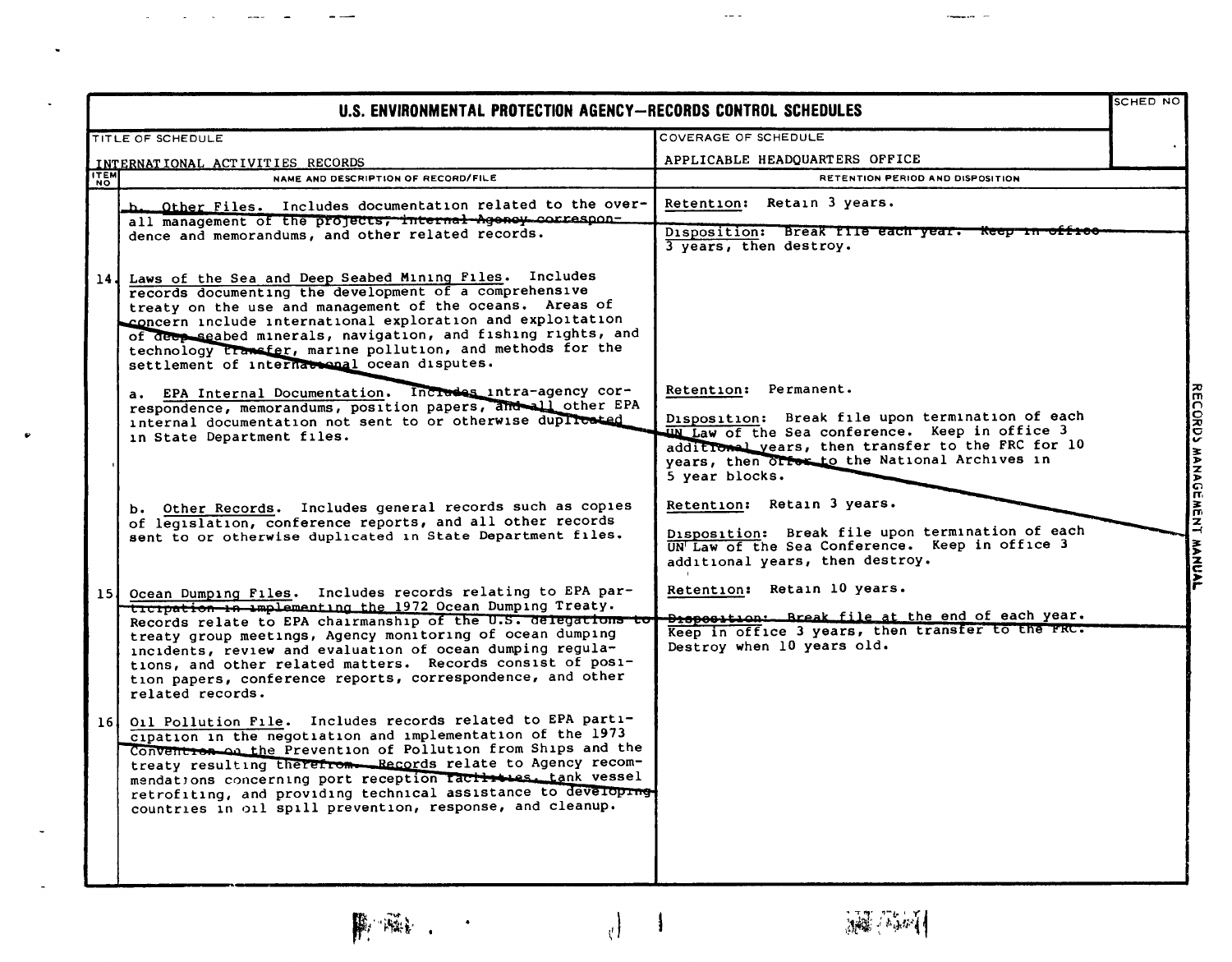|                          | U.S. ENVIRONMENTAL PROTECTION AGENCY-RECORDS CONTROL SCHEDULES                                                                                                                                                                                                                                                                                              |                                                                                                                                                                                                                           | SCHED NO |
|--------------------------|-------------------------------------------------------------------------------------------------------------------------------------------------------------------------------------------------------------------------------------------------------------------------------------------------------------------------------------------------------------|---------------------------------------------------------------------------------------------------------------------------------------------------------------------------------------------------------------------------|----------|
|                          | <b>TITLE OF SCHEDULE</b>                                                                                                                                                                                                                                                                                                                                    | COVERAGE OF SCHEDULE                                                                                                                                                                                                      |          |
|                          | INTERNATIONAL ACTIVITIES RECORDS                                                                                                                                                                                                                                                                                                                            | APPLICABLE HEADQUARTERS OFFICE                                                                                                                                                                                            |          |
| <b>ITEM</b><br><b>NO</b> | NAME AND DESCRIPTION OF RECORD/FILE                                                                                                                                                                                                                                                                                                                         | RETENTION PERIOD AND DISPOSITION                                                                                                                                                                                          |          |
|                          | a. EPA Internal Documentation. Includes intra-agency cor-<br>respondence, memorandums, position papers, and all other EPA<br>internal documentation not seat to or otherwise duplicated in Disposition: Break file at end of each year.<br>State Department files.                                                                                          | Retention: Permanent.<br>Keep in office 3 years, then transfer to the FRC.<br>Keep in FRC for 7 years, then offer to the<br>National Archives in 5 year blocks.                                                           |          |
|                          | b. Other Records. Includes general records such as confer-<br>ence and treaty documents, reports, and other records sent to<br>or otherwise duplicated in State Department files.                                                                                                                                                                           | Retention: Retain 3 years.<br>Disposition: Break file at end of each year. Keep<br>in office 3 additional years, then destroy.                                                                                            |          |
| 17.                      | NATO Committee on the Challenges of Modern Society (CCMS).<br>Includes records containing the history of the Committee<br>since its inception in 1969. This international committee<br>is composed of members of the North Atlantic Treaty<br>Organization (NATO), and includes a silent consent procedure<br>for participation by other than NATO members. |                                                                                                                                                                                                                           |          |
|                          | a. NATO/CCMS Documentation which includes formal issued<br>documents, summary reports, and decision sheets. (AC/274<br>numbered documents).                                                                                                                                                                                                                 | Retention: Permanent.<br>Disposition: Retain in office 20 years, then<br>transfer to the FRC. Offer to the National<br>Archives in 5 year blocks when the most recent<br>regord is 25 years old.                          |          |
|                          | b. Coordinators Files which includes correspondence,<br>CCMS General, Plenary, Round Table Topics, and Ad Hoc<br>Topics files.                                                                                                                                                                                                                              |                                                                                                                                                                                                                           |          |
|                          | (1) Records documenting the development of<br>policies and programs or significantly docu-<br>menting CCMS program activities, and not<br>duplicated elsewhere among CCMS records.                                                                                                                                                                          | Retention: Permanent.<br>Disposition: Break file at end of year. Keep<br>in office 10 years, then transfer to the FRC.<br>Offer to the National Archives in 5 year blocks<br>when the most recent record is 20 years old. |          |
|                          | (2) All other records.                                                                                                                                                                                                                                                                                                                                      | Retention: Retain 20 years.<br>Disposition: Break file at end of year. Keep<br>in office for 10 years, then transfer to the FRC.<br>Destroy when 20 years old.                                                            |          |
|                          |                                                                                                                                                                                                                                                                                                                                                             |                                                                                                                                                                                                                           |          |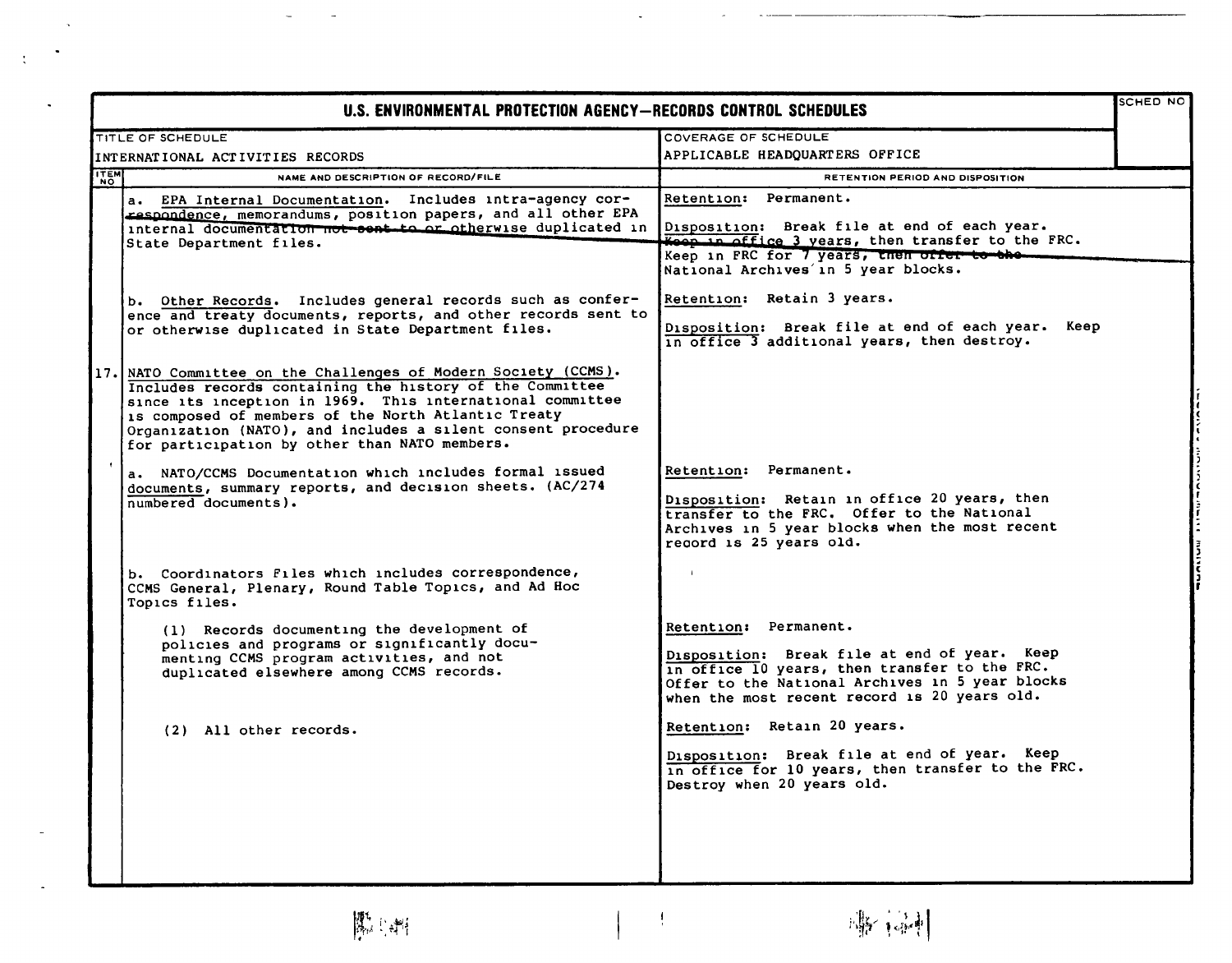|      | U.S. ENVIRONMENTAL PROTECTION AGENCY-RECORDS CONTROL SCHEDULES                                                                                                                                                                                                                                                                                                                                                                              |                                                                                                                                                                                                                                                                                                   |  |
|------|---------------------------------------------------------------------------------------------------------------------------------------------------------------------------------------------------------------------------------------------------------------------------------------------------------------------------------------------------------------------------------------------------------------------------------------------|---------------------------------------------------------------------------------------------------------------------------------------------------------------------------------------------------------------------------------------------------------------------------------------------------|--|
|      | <b>TITLE OF SCHEDULE</b>                                                                                                                                                                                                                                                                                                                                                                                                                    | <b>COVERAGE OF SCHEDULE</b>                                                                                                                                                                                                                                                                       |  |
|      |                                                                                                                                                                                                                                                                                                                                                                                                                                             | APPLICABLE HEADQUARTERS OFFICE                                                                                                                                                                                                                                                                    |  |
|      | INTERNATIONAL ACTIVITIES RECORDS<br>NAME AND DESCRIPTION OF RECORD/FILE                                                                                                                                                                                                                                                                                                                                                                     | RETENTION PERIOD AND DISPOSITION                                                                                                                                                                                                                                                                  |  |
|      | c. CCMS Pilot Studies File which includes records<br>related to pilot study projects conducted under the<br>auspices of the CCMS. Pilot studies concern matters<br>of international environmental significance such as<br>energy conservation, air pollution, transportation,<br>health, hazardous waste disposal, and contaminated<br>land.                                                                                                |                                                                                                                                                                                                                                                                                                   |  |
|      | (1) Basic Project Documents including project proposal<br>proposal, study objectives, results, and formal policy<br>statements on the US role in CCMS, which are not<br>duplicated in other CCMS files scheduled for transfer<br>to the National Archives.                                                                                                                                                                                  | Retention: Permanent.<br>Disposition: Break file on completion of study<br>and follow-up activities. Retain in office 2<br>additional years, then transfer to the FRC.<br>Offer to the National Archives in 5 year blocks<br>when the most recent project has been closed<br>for 20 years.        |  |
|      | (2) All other records.                                                                                                                                                                                                                                                                                                                                                                                                                      | Retention: Retain 2 years.<br>Disposition: Break file upon completion of<br>study and follow-up activities. Retain in office<br>2 additional years, then destroy.                                                                                                                                 |  |
|      | d. CCMS Reports from Pilot Studies which include both<br>the final reports (Blue Book Series) and Plenum<br>publications.                                                                                                                                                                                                                                                                                                                   | Retention: Permanent.<br>Disposition: Break file upon completion of the<br>project and follow-up activities. Keep in office<br>10 additional years, then transfer to the FRC.<br>Offer to the National Archives in 5 year blocks<br>when the most recent project has been closed<br>for 20 years. |  |
| 18 J | Organization for Economic Cooperation and Development (OECD)<br>Program File. Includes records related to EPA participation<br>in the OECD and its subsidiary environmental committee and<br>technical groups. Records consist of OECD Council and Execu-<br>tive Committee minutes, environmental committee technical<br>reports, EPA comments and position papers on OECD policy<br>statements, and correspondence with the Organization. | Retention: Retain 3 years.<br>Disposition: Break file every year. Keep in<br>office current plus 3 additional years, then<br>destroy.                                                                                                                                                             |  |

 $\frac{1}{2}$ 

 $\bar{\mathcal{A}}_n$ 

ſ

 $\ddot{\phantom{a}}$ 

 $\ddot{\phantom{a}}$ 

 $\mathbf{F}$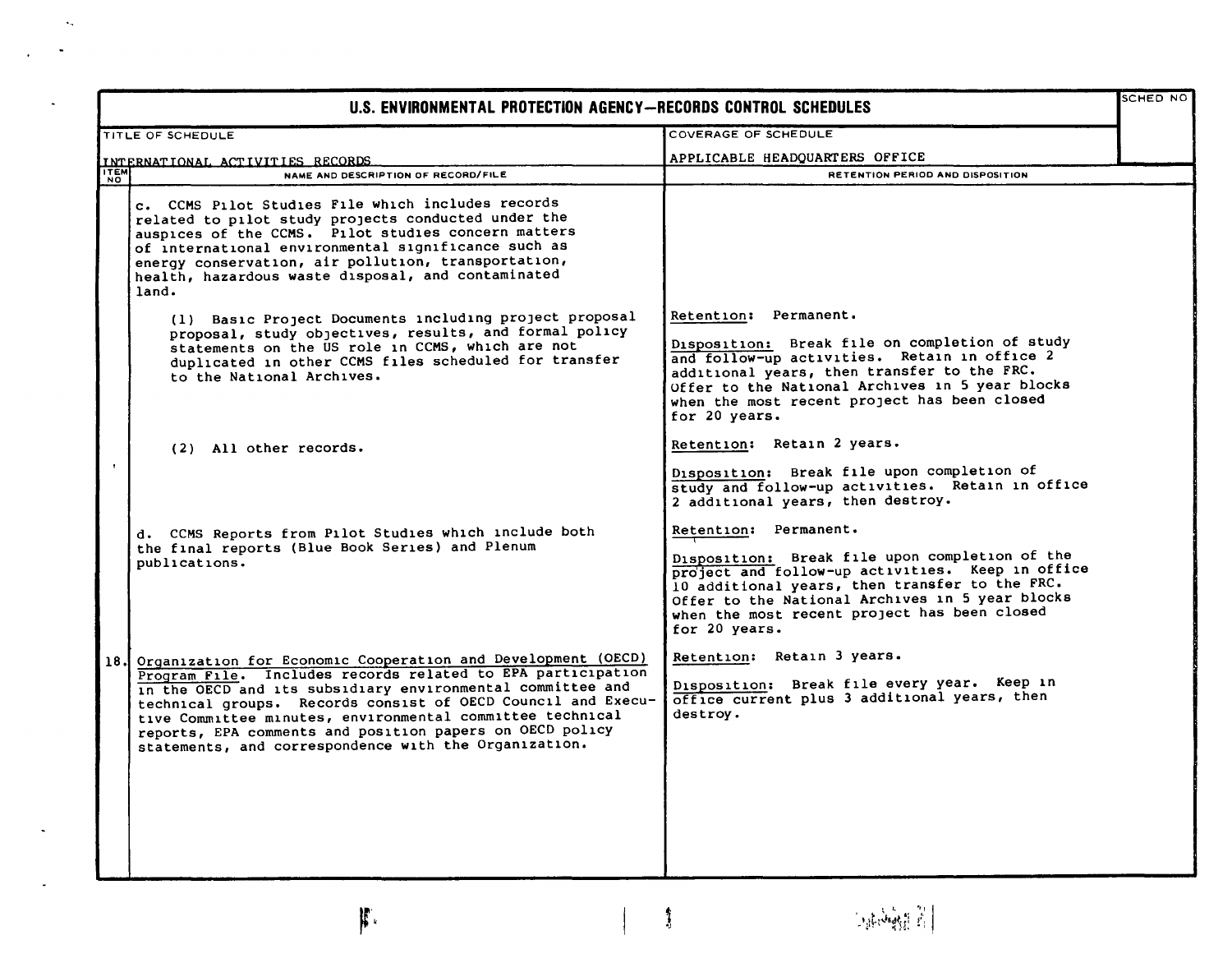|             | U.S. ENVIRONMENTAL PROTECTION AGENCY-RECORDS CONTROL SCHEDULES                                                                                                                                                                                                                                                                                                                                                                                                                                             |                                                                                                                                                                            | SCHED NO |
|-------------|------------------------------------------------------------------------------------------------------------------------------------------------------------------------------------------------------------------------------------------------------------------------------------------------------------------------------------------------------------------------------------------------------------------------------------------------------------------------------------------------------------|----------------------------------------------------------------------------------------------------------------------------------------------------------------------------|----------|
|             | TITLE OF SCHEDULE                                                                                                                                                                                                                                                                                                                                                                                                                                                                                          | COVERAGE OF SCHEDULE                                                                                                                                                       |          |
|             | INTERNATIONAL ACTIVITIES RECORDS                                                                                                                                                                                                                                                                                                                                                                                                                                                                           | APPLICABLE HEADQUARTERS OFFICE                                                                                                                                             |          |
| <b>ITEM</b> | NAME AND DESCRIPTION OF RECORD/FILE                                                                                                                                                                                                                                                                                                                                                                                                                                                                        | RETENTION PERIOD AND DISPOSITION                                                                                                                                           |          |
|             | 19. Economic Commission for Europe (ECE) File. Includes records<br>related to EPA participation in the ECE, a UN subsidiary or-<br>ganization comprised of Bastern and Western European nations<br>and the Soviet Union. Records consist of copies of the tech-<br>nical documents and policy statements of the ECE's environ-<br>mental committee, and related correspondence.                                                                                                                            | Retention: Retain 5 years.<br>Disposition: Break file every year. Keep in<br>office ourrent plus 1 additional year, then<br>transfer to the FRC. Destroy when 5 years old. |          |
|             | 20. World Health Organization (WHO) File. Includes records<br>related to EPA participation in the environmental programs<br>of the WHO and its subsidiary, Pan American Health Organiza-<br>tion. Records consist of copy of EPA international agreement<br>with the WHO, technical reports, and project documents.                                                                                                                                                                                        |                                                                                                                                                                            |          |
|             | a. Basic Agreement Documents. Includes copy of EPA-WHO<br>agreement for WHO Collaborating Center on Environmental<br>Pollution Control, work programs, reviews, evaluations, and<br>financial records.                                                                                                                                                                                                                                                                                                     | Retention: Retain 10 years.<br>Disposition: Break file each year. Keep in office<br>3 years, then transfer to the FRC. Destroy when 10<br>years old.                       |          |
|             | b. Other Records. Includes correspondence, memorandums, and<br>information related to the management of overall EPA partici-<br>pation in WHO activities.                                                                                                                                                                                                                                                                                                                                                  | Retention: Retain 2 years.<br>Disposition: Break file at end of year. Keep in<br>office 2 additional years, then destroy.                                                  |          |
|             | 21 International Joint Commission File. Includes technical<br>reports, reference studies, and escrespondence with the                                                                                                                                                                                                                                                                                                                                                                                      | Retention: Retain 1 year.                                                                                                                                                  |          |
|             | International Joint Commission on the Pollution of Lake Erie.                                                                                                                                                                                                                                                                                                                                                                                                                                              | Disposition: Break file at end of year- Koop<br>office current year plus 1 additional year, then<br>destroy.                                                               |          |
|             | 22. U.S./Canadian Relations File. Includes records related to<br>EPA involvement in the environmental problems concerning the<br>U.S. and Canada, based on a 1972 agreement negotiated between<br>the two countries. Environmental areas include Great Lake<br>pollution and other problems of mutual concern.<br>a. EPA Internal Documentation. Includes intra-agency cose.<br>respondence, memorandums, position papers, and all other EPA<br>internal documentation not sent or otherwise duplicated in | Retention: Permanent.<br>Disposition: Break file each year. Keep in<br>office 3 years, then transfer to the PRC __ Keep                                                    |          |
|             | State Department files.                                                                                                                                                                                                                                                                                                                                                                                                                                                                                    | in FRC 7 years, then offer to the National<br>Archives in 5 year blocks.                                                                                                   |          |

 $\overline{\mathcal{A}}$ 

**博** 等

 $\Box$ 

 $\bar{\star}$ 

 $\bar{A}$ 

 $\tilde{\phantom{a}}$ 

 $\ddot{\phantom{a}}$ 

 $\omega$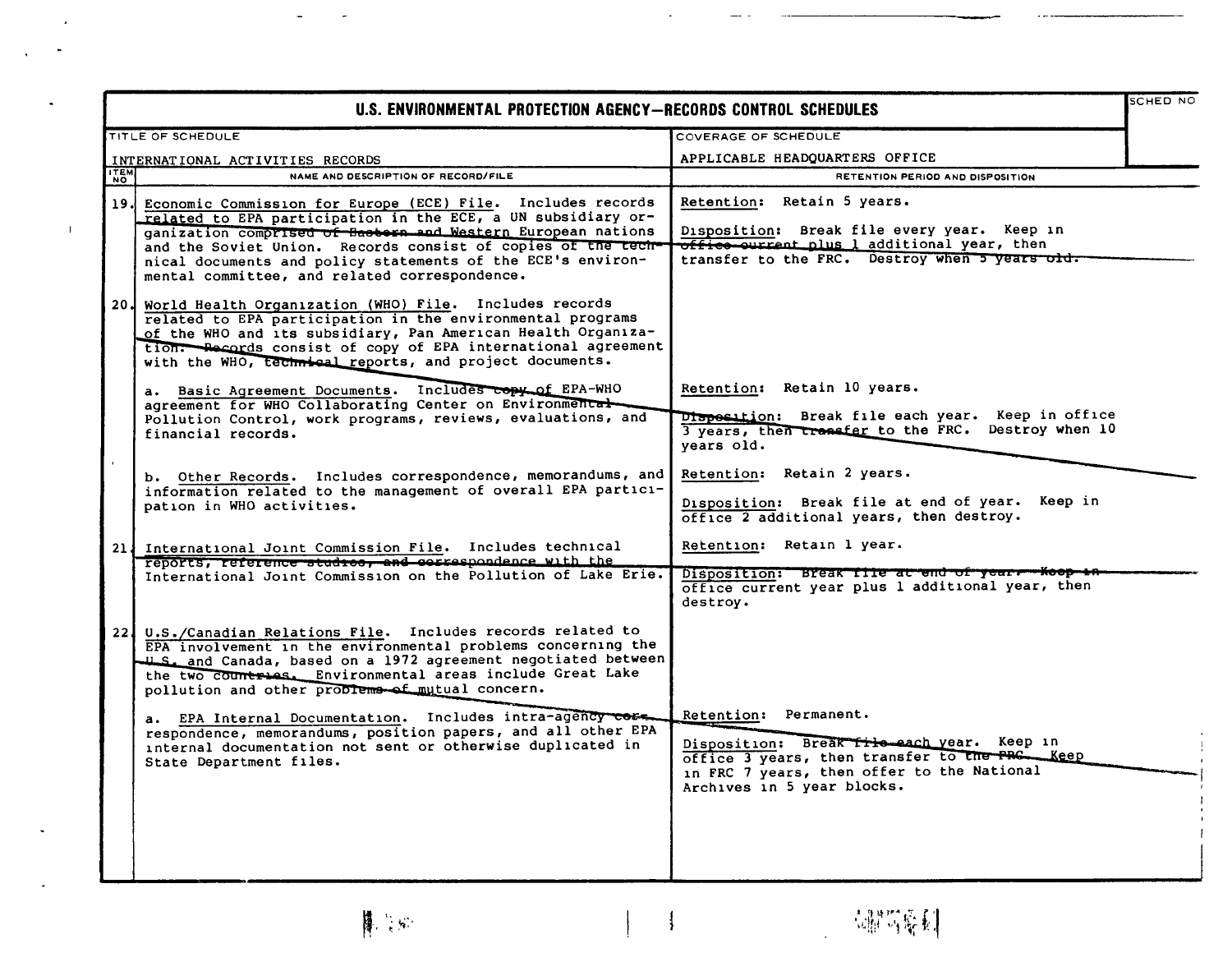|             | U.S. ENVIRONMENTAL PROTECTION AGENCY-RECORDS CONTROL SCHEDULES                                                                                                                                                                                                                                                                                                                     |                                                                                                                                                                                    | <b>SCHED NO</b> |
|-------------|------------------------------------------------------------------------------------------------------------------------------------------------------------------------------------------------------------------------------------------------------------------------------------------------------------------------------------------------------------------------------------|------------------------------------------------------------------------------------------------------------------------------------------------------------------------------------|-----------------|
|             | TITLE OF SCHEDULE                                                                                                                                                                                                                                                                                                                                                                  | COVERAGE OF SCHEDULE                                                                                                                                                               |                 |
|             | INTERNATIONAL ACTIVITIES RECORDS                                                                                                                                                                                                                                                                                                                                                   | APPLICABLE HEADQUARTERS OFFICE                                                                                                                                                     |                 |
| <b>ITEM</b> | NAME AND DESCRIPTION OF RECORD/FILE                                                                                                                                                                                                                                                                                                                                                | RETENTION PERIOD AND DISPOSITION                                                                                                                                                   |                 |
|             | b. Other Records. Includes general records such as copies<br>of agreements, reports, and other records sent to or other-<br>wise duplicated in State Department files.                                                                                                                                                                                                             | Retention: Retain 3 years.<br>Disposition: Break file each year. Keep in<br>office 3 years, then destroy.                                                                          |                 |
|             | 23. U.S./Mexican Relations File. Includes records related to<br>EPA involvement in environmental problems and issues of<br>mutual concern to the U.S. and Mexico. Included are border<br>incidents, treaty negotiations under the 1944 International<br>Boundaries Water Treaty, and other agreements. Records con-<br>sist of correspondence, reports, and other related records. |                                                                                                                                                                                    |                 |
|             | a. EPA Internal Documentation. Includes intra-agency cor-<br>respondence, memorandums, position papers, and all other EPA<br>internal documentation not sent or otherwise duplicated in<br>State Department files.                                                                                                                                                                 | Retention: Permanent.<br>Disposition: Break file each year - Keep in office<br>3 years, then transfer to the FRC. Keep in FRC for<br>7 years, then offer to the National Archives. |                 |
|             | b. Other Records. Includes general records such as copies<br>of agreements, reports, and other records sent to or other-<br>wise duplicated in State Department files.                                                                                                                                                                                                             | Retention: Retain 3 years.<br>Disposition: Break file each year. Keep in office<br>3 years, then destroy.                                                                          | MANUCMLNI       |
|             | 24. International Travel Plans File. Includes official copies of<br>EPA Form 4550-5, International Travel Plans, showing a month-<br>ly list of all international travel planned during the coming<br>month. Plans show names of travelers, dates and countries of<br>trips, and purpose.                                                                                          | Retention: Retain 5 years.<br>Disposition: Break file at end of year. Keep in<br>office 2 additional years, then transfer to FRC.<br>Destroy when 6 years old.                     |                 |
|             | 25. International Trip Reports. Includes copies of EPA Form<br>4550-1, International Trip Report Abstract, showing purpose<br>and accomplishments of trip, institutions or individuals con-<br>tacted, and recommendations as to the future desirability of<br>continuing these contacts.                                                                                          | Retention: Retain 6 years.<br>Disposition: Break file at end of year. Keep<br>in office 2 additional years, then transfer to<br>FRC. Destroy when 6 years old.                     |                 |
|             | 26. Annual Foreign Travel Reports. Includes annual summary<br>reports of all foreign travel by EPA personnel.                                                                                                                                                                                                                                                                      | Retention: Retain 6 years.<br>Disposition: Break file each year. Keep in<br>office 2 years, then transfer to FRC. Destroy<br>when 6 years old.                                     |                 |
|             |                                                                                                                                                                                                                                                                                                                                                                                    |                                                                                                                                                                                    |                 |

 $\lambda$ 

 $\ddot{\cdot}$ 

 $\frac{1}{4}$ 

 $\frac{1}{1}$ 

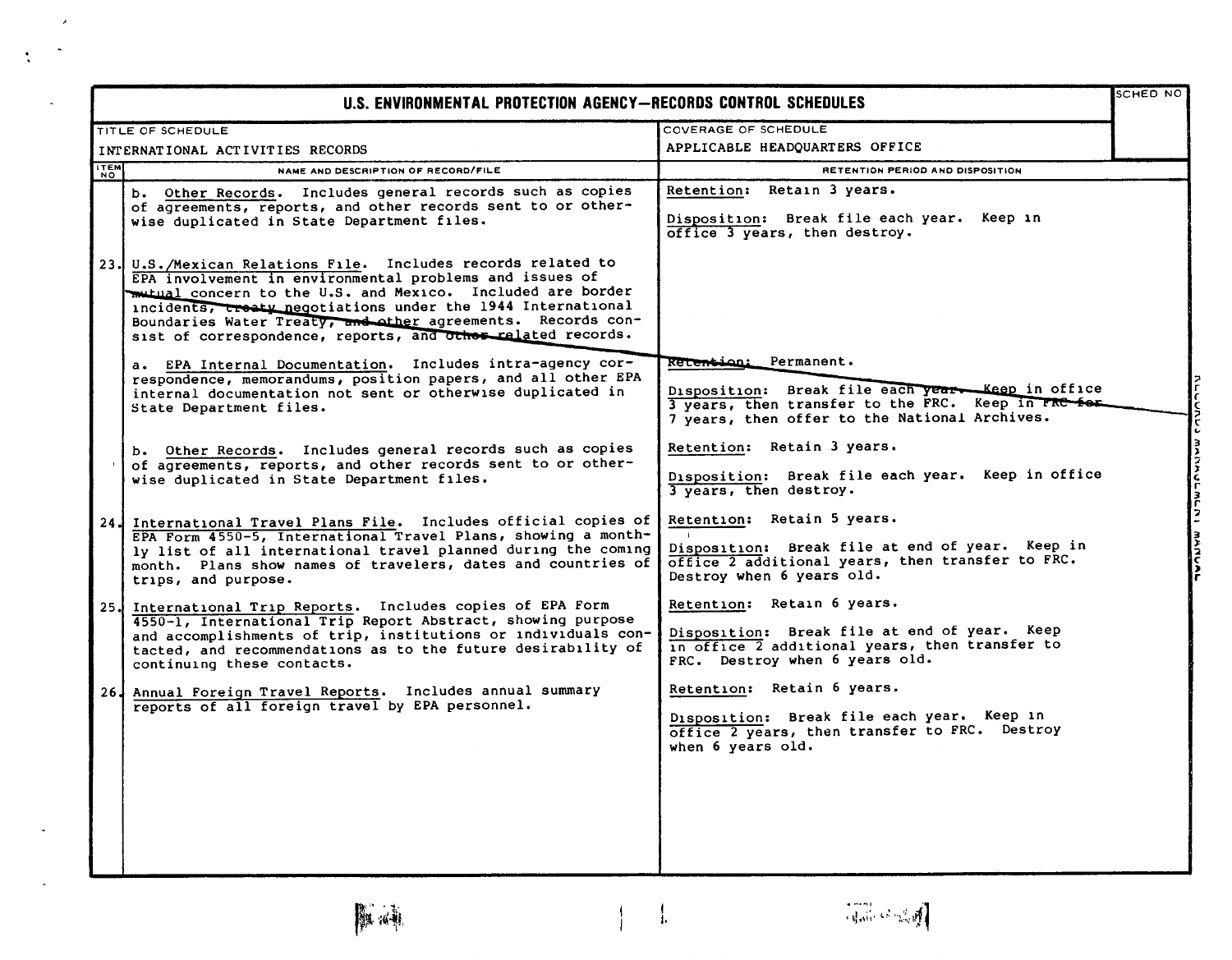| U.S. ENVIRONMENTAL PROTECTION AGENCY-RECORDS CONTROL SCHEDULES |                                                                                                                                                                                                                                                                                                                                                                                                                                                                                                                                                                                                                                |                                                                                                                                                                                                                            |  |
|----------------------------------------------------------------|--------------------------------------------------------------------------------------------------------------------------------------------------------------------------------------------------------------------------------------------------------------------------------------------------------------------------------------------------------------------------------------------------------------------------------------------------------------------------------------------------------------------------------------------------------------------------------------------------------------------------------|----------------------------------------------------------------------------------------------------------------------------------------------------------------------------------------------------------------------------|--|
|                                                                | TITLE OF SCHEDULE                                                                                                                                                                                                                                                                                                                                                                                                                                                                                                                                                                                                              | COVERAGE OF SCHEDULE                                                                                                                                                                                                       |  |
|                                                                | INTERNATIONAL ACTIVITIES RECORDS                                                                                                                                                                                                                                                                                                                                                                                                                                                                                                                                                                                               | APPLICABLE HEADQUARTERS OFFICE                                                                                                                                                                                             |  |
| <b>ITEM</b>                                                    | NAME AND DESCRIPTION OF RECORD/FILE                                                                                                                                                                                                                                                                                                                                                                                                                                                                                                                                                                                            | RETENTION PERIOD AND DISPOSITION                                                                                                                                                                                           |  |
|                                                                | 27. Foreign Inquiries File. Includes routine requests for in-<br>formation, publications, technical documents, and other                                                                                                                                                                                                                                                                                                                                                                                                                                                                                                       | Retention: Retain 1 year.                                                                                                                                                                                                  |  |
|                                                                | Agency materials.                                                                                                                                                                                                                                                                                                                                                                                                                                                                                                                                                                                                              | Dioposition - Break file at end of each year.<br>Keep in $office$ $l$ year, then destroy.                                                                                                                                  |  |
|                                                                |                                                                                                                                                                                                                                                                                                                                                                                                                                                                                                                                                                                                                                |                                                                                                                                                                                                                            |  |
|                                                                | 28. Federal Insecticide Fungicide ad Rodenticide Act (FIFRA)                                                                                                                                                                                                                                                                                                                                                                                                                                                                                                                                                                   | Retention: Retain 3 years.                                                                                                                                                                                                 |  |
|                                                                | Section 17(a). Includes purchaser acknowledgment state-<br>ments and exporter certification statements.                                                                                                                                                                                                                                                                                                                                                                                                                                                                                                                        | Disposition: Break file each year. Keep in office<br>3 years, then destroy.                                                                                                                                                |  |
|                                                                | 29. Transboundary Movement of Hazardous Waste. Records and<br>documents relating to U.S. and EPA policies concerning the<br>transboundary movement of hazardous waste. Records relate<br>to EPA development of the export regulations under the<br>Resource Conservation and Recovery Act (RCRA) and the con-<br>tinuing implementation of the existing notification pro-<br>cedures. Includes intra-agency correspondence, hazardous<br>waste export notices filed by U.S. generators to EPA, memo-<br>randa, position papers and other documentation relating to<br>the international aspects of hazardous waste management. |                                                                                                                                                                                                                            |  |
|                                                                | a. Records documenting the development of US policy on<br>the transboundary movement of hazardous waste.                                                                                                                                                                                                                                                                                                                                                                                                                                                                                                                       | Retention: Permanent.<br>Disposition: Break file at end of year. Retain<br>in office 6 years, then transfer to the FRC.<br>Offer to the National Archives in 5 year blocks<br>when the most recent record is 15 years old. |  |
|                                                                | b. Export notices and other records.                                                                                                                                                                                                                                                                                                                                                                                                                                                                                                                                                                                           | Retention: Retain 12 years.                                                                                                                                                                                                |  |
|                                                                |                                                                                                                                                                                                                                                                                                                                                                                                                                                                                                                                                                                                                                | Disposition: Break file at end of year. Retain<br>in office for 6 years, then transfer to the FRC.<br>Destroy when 12 years old.                                                                                           |  |
|                                                                | 30. Global Issues (Other than Global 2000). Includes working<br>documents for current EPA participation in the Global Issues<br>Work Group of the Council on Environmental Quality. Records<br>consist of memoranda, policy papers, reports and other<br>records related to global environmental and resources issues.                                                                                                                                                                                                                                                                                                         | Retention: Retain 5 years.<br>Disposition: Break file upon termination of work<br>group. Keep in office 1 year, then transfer to the<br>FRC. Destroy when 5 years old.                                                     |  |

 $\left\|\frac{\partial}{\partial t}\right\|_{\infty}^{\infty}=\frac{1}{\sqrt{2}}\left\|\frac{\partial}{\partial t}\right\|_{\infty}^{\infty}$ 

 $\sim$   $\sim$  $\ddot{\phantom{1}}$  $\frac{4}{3}$ 

 $\ddot{\phantom{0}}$ 

 $\ddot{\phantom{a}}$ 

 $\mathbb{Z}$ 

 $\frac{1}{4} \int_{\mathbb{R}^3} \frac{1}{\sqrt{2}} \, \delta$ 

 $\mathsf{I}$ 



 $\langle \bullet \rangle$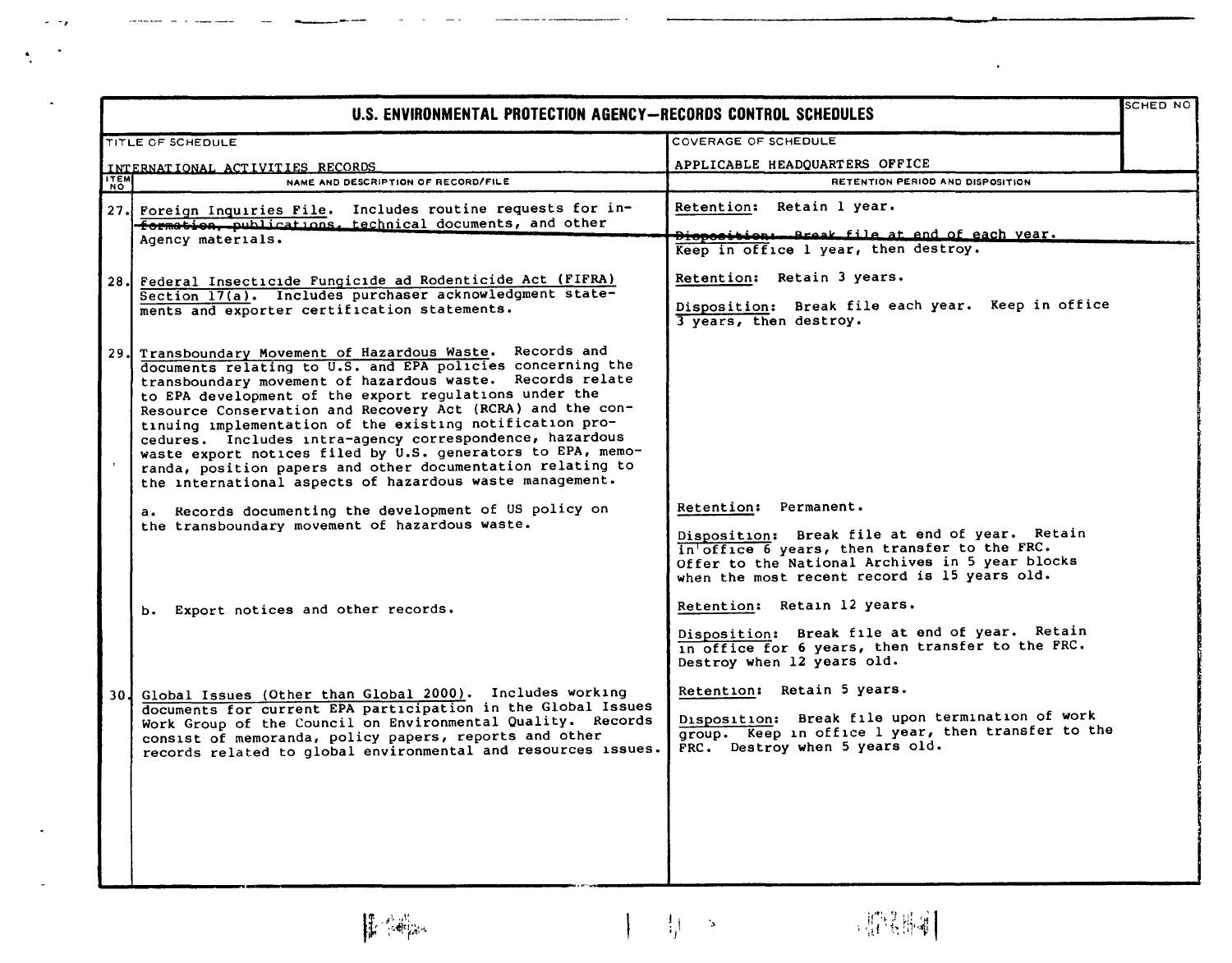Atch to SF 115 (Rev ed Item Numbers compared Revious Item Numbers, .

 $\mathbf{r}$ 

 $\bar{C}$ 

 $\bullet$ 

 $\bullet$  $\ddot{\phantom{a}}$ 

アーティーション きかいゆめ スタンド・オーバー

 $\ddot{\phantom{0}}$  $\bar{t}$  Title Of Schedule: \_ International Activities Records

| <b>REVISED</b> |           | PREVIOUS     |                      |
|----------------|-----------|--------------|----------------------|
| Item Numbers   | Item No.  | Schedule No. | NARS Job No.         |
|                |           | $C-17$       | $NCI - 412 - 78 - 8$ |
| (New)<br>1.    |           |              |                      |
| 2.<br>(New)    |           |              |                      |
| 3.<br>(New)    |           |              |                      |
| 4.<br>(New)    |           |              |                      |
| 5.<br>(New)    |           |              |                      |
| 6.<br>(New)    |           |              |                      |
| 7.             | 1.        |              |                      |
| $\bf 8$ .      | 2.        |              |                      |
| 9.             | 4.        |              |                      |
| 10.            | 6.        |              |                      |
| 11.            | 7.        |              |                      |
| 12.            | $\bf 8$ . |              |                      |
| 13.            | 9.        |              |                      |
| 14.            | 10.       |              |                      |
| 15.            | 11.       |              |                      |
| 16.            | 12.       |              |                      |
| 17.            | 13.       |              |                      |
| 18.            | 16.       |              |                      |
| 19.            | 17.       |              |                      |
| 20.            | 18.       |              |                      |
| 21.            | 19.       |              |                      |
| 22.            | 20.       |              |                      |
| 23.            | 21.       |              |                      |
| 24.            | 22.       |              |                      |
| 25.            | 23.       |              |                      |
| 26.            | 25.       |              |                      |
| 27.            | 26        |              |                      |
| 28.<br>(New)   |           |              |                      |
| 29.<br>(Mew)   |           |              |                      |
| 30.<br>(New)   |           |              |                      |